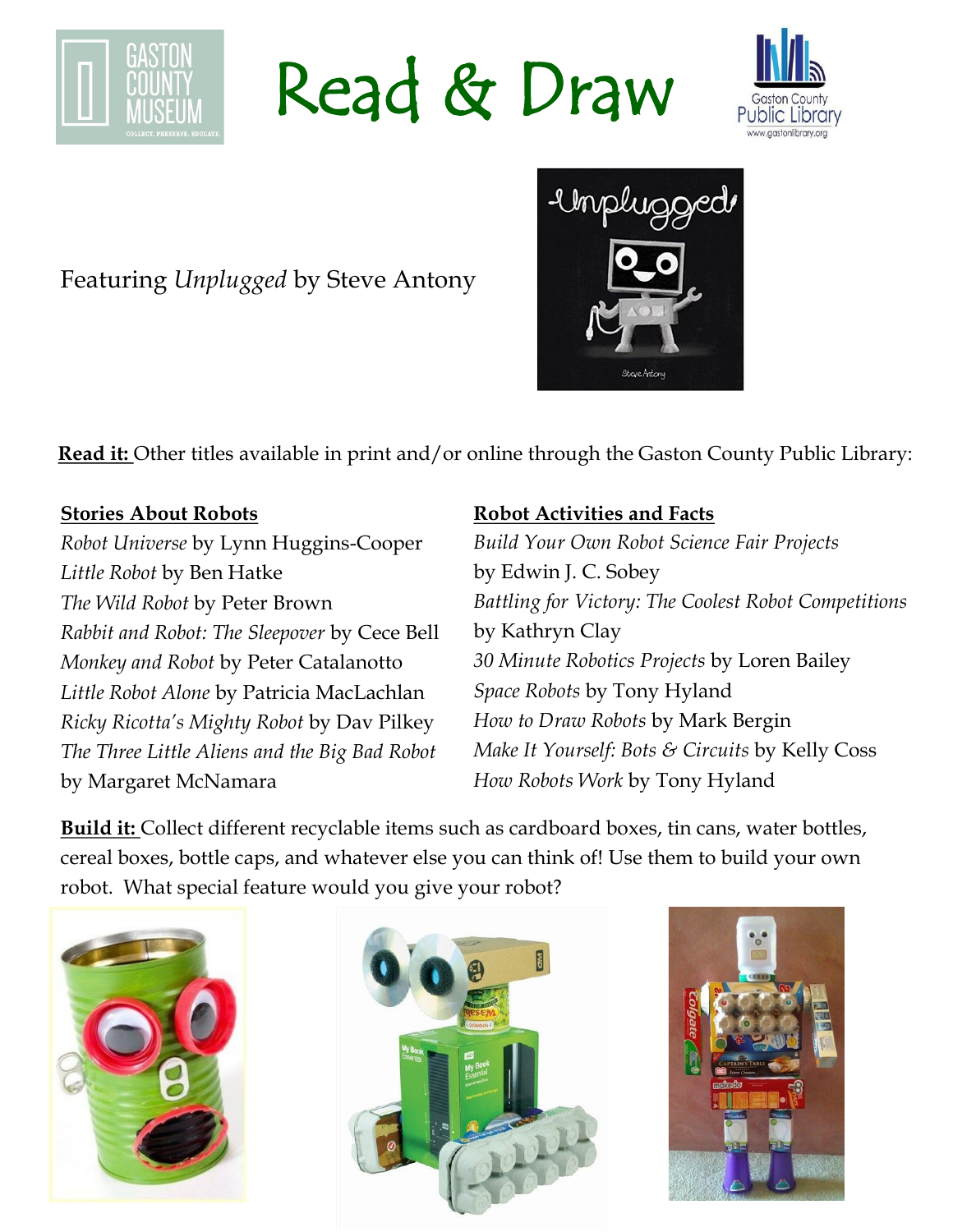## Find It

## Robot Word Search

| N            | Μ            | $\mathbf{I}$ | N       | S            |   |    |              |              |              |       |      | T R U C T I O N S C Y |              |         |        | J            | D            | A       | M      |
|--------------|--------------|--------------|---------|--------------|---|----|--------------|--------------|--------------|-------|------|-----------------------|--------------|---------|--------|--------------|--------------|---------|--------|
| V            | Е            | U            | G       | E            | A |    | R S C H      |              |              | K Z T |      |                       | $\mathbf C$  | M       | A      | X            | R            | $\circ$ | W      |
| Q            | т            | C            | $\circ$ | D            | B | H  | W            | $\circ$      |              | Z V   | Q    | W                     | $\circ$      | R       | O      | B            | O            | Τ       | F      |
| E.           | A            | - R          | Κ       | R            | X | P  | $\mathbf{I}$ | M            | G            | $F$ P |      | H                     | N            | Ζ       | Т      | N            | L            | G       | E      |
| L            | $\mathbf{L}$ | W            | J       | $\Omega$     | Н | R  | U            | P            | $\circ$      | G     | P E  |                       | N            | $\vee$  | J      | G            | O            | Ε       | R      |
| E.           | C            | - B          | P       | B            | F | P  | V            | U            | S M C        |       |      | $-E$                  | $-E$         | B       | J      | S            | F            | N       | S      |
| С            | U            | $\circ$      | N       | O            | U | R  | Z            | T            | $\mathbf C$  | G     | R    | - Li                  | C            | R       | N      | Е            | M            | M       | B      |
| T            | A            | L            | Q       | T            | R | O  | <b>S</b>     | Е            | $\mathbf{1}$ |       |      | L W S T E             |              |         | S      | U            | S            | O       | A      |
| R            | S            | T            | G       | $\mathbf{I}$ | G | J  | $\circ$      | R            | E.           | X Q   |      | $\mathbf{I}$          | O            | D       | F      | U            | N            | т       | $\top$ |
| O            | S            | - S          | R       | C            | M | Е  | N            | C            | N            | P     | M    | D                     | R            | D       | A      | M            | Q            | O       | Т      |
| N            | W            | Е            | L.      | S            | Μ | C  | A O C        |              |              | R     | Q    | E S E                 |              |         | C      | J            | G            | R       | Ε      |
| $\mathbf{I}$ | N            | A            | N       | W            | Y | T. | X .          |              | D E          | O T   |      | <b>Q</b>              |              | M F S   |        | H            | R            | F       | R      |
| С            | D            | Ε            | N       | S            | M | D  | Ε            | $\mathbf{I}$ | X            | - G   | - E  | <b>K</b>              | H O          |         | A      | Ζ            | $\mathbf{I}$ | Y       | Y      |
| S            | G            | U            | A       | Z            | O | Т  | Κ            | N            | W            |       | R S  | Z V                   |              | $\circ$ | R      | X            | B            | P       | X      |
| V            | A            | $-F$         | F       | V            | L | R  | X            | G            | R            |       | A Y  | X                     | $\mathbb{R}$ | C       | $\top$ | Y            | L            | B       | D      |
| Τ            | E            | C            | H       | N            | O | L  | O            | G            | Y M          |       | - Li | H                     | $\mathsf{Y}$ | B       | U      | $\mathbf{I}$ |              | D       | Н      |

**COMPUTER ROBOTICS INSTRUCTIONS CABLES WIRES CHIP** 

**CONNECTORS MEMORY PROGRAM METAL BUILD TECHNOLOGY**  **BOLTS PROJECT FUN SCIENCE CODING GEARS** 

**BATTERY MOTOR WHEELS ROBOT ELECTRONICS SENSOR**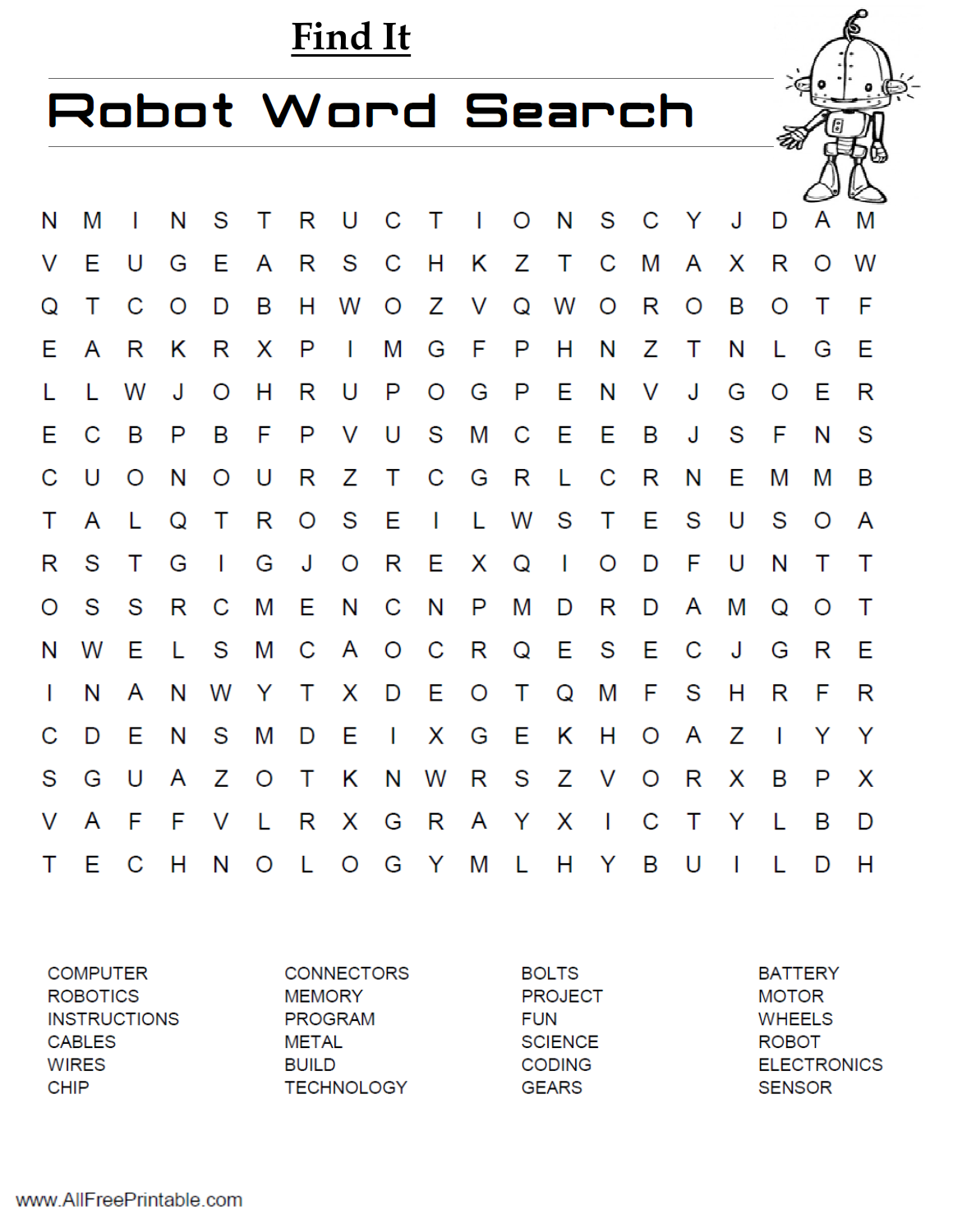**Code it:** With coding, a specific sequence is programmed for each job a robot does. For example, pretend that pressing the nose button of a robot makes it tell today's weather. When the robot's nose button is pressed, it sends a specific sequence of letters and/or numbers to the robot telling it to speak about the weather.

In this activity, use the coding alphabet on the next page to decipher the messages provided. Each column is a different word. Write the letter that matches each code on the line beside it. Once decoding of the letters is complete, read each word down to see the message!

After becoming familiar with the codes, try sharing a message with friends or family members to decode!

| Message #1                 |                            |         | Message #2 |         |
|----------------------------|----------------------------|---------|------------|---------|
| 1010010                    | $1001001$ <sub>_____</sub> | 1000110 | 1010000    | 1001111 |
| 1000101                    | 1010011                    |         | 1001100    | 1010101 |
| $1000001$ <sub>_____</sub> |                            | 1001110 | 1000001    | 1010100 |
| 1000100                    |                            |         | 1011001    | 1010011 |
| 1001001                    |                            |         |            | 1001001 |
| 1001110                    |                            |         |            | 1000100 |
| 1000111                    |                            |         |            | 1000101 |
|                            |                            |         |            |         |

| Message #3 |         |         |         |  |  |  |  |  |  |
|------------|---------|---------|---------|--|--|--|--|--|--|
| 1001001    | 1001100 | 1001001 | 1000011 |  |  |  |  |  |  |
|            | 1001111 | 1000011 | 1010010 |  |  |  |  |  |  |
|            | 1010110 | 1000101 | 1000101 |  |  |  |  |  |  |
|            | 1000101 |         | 1000001 |  |  |  |  |  |  |
|            |         |         | 1001101 |  |  |  |  |  |  |
|            |         |         |         |  |  |  |  |  |  |

| Message #4 |           |
|------------|-----------|
| 1010011    | 1000100   |
| 1010111    | 1010010   |
| 1000101___ | 1000101   |
| 1000101___ | 1000001   |
| 1010100    | 1001101__ |
|            | 1010011   |